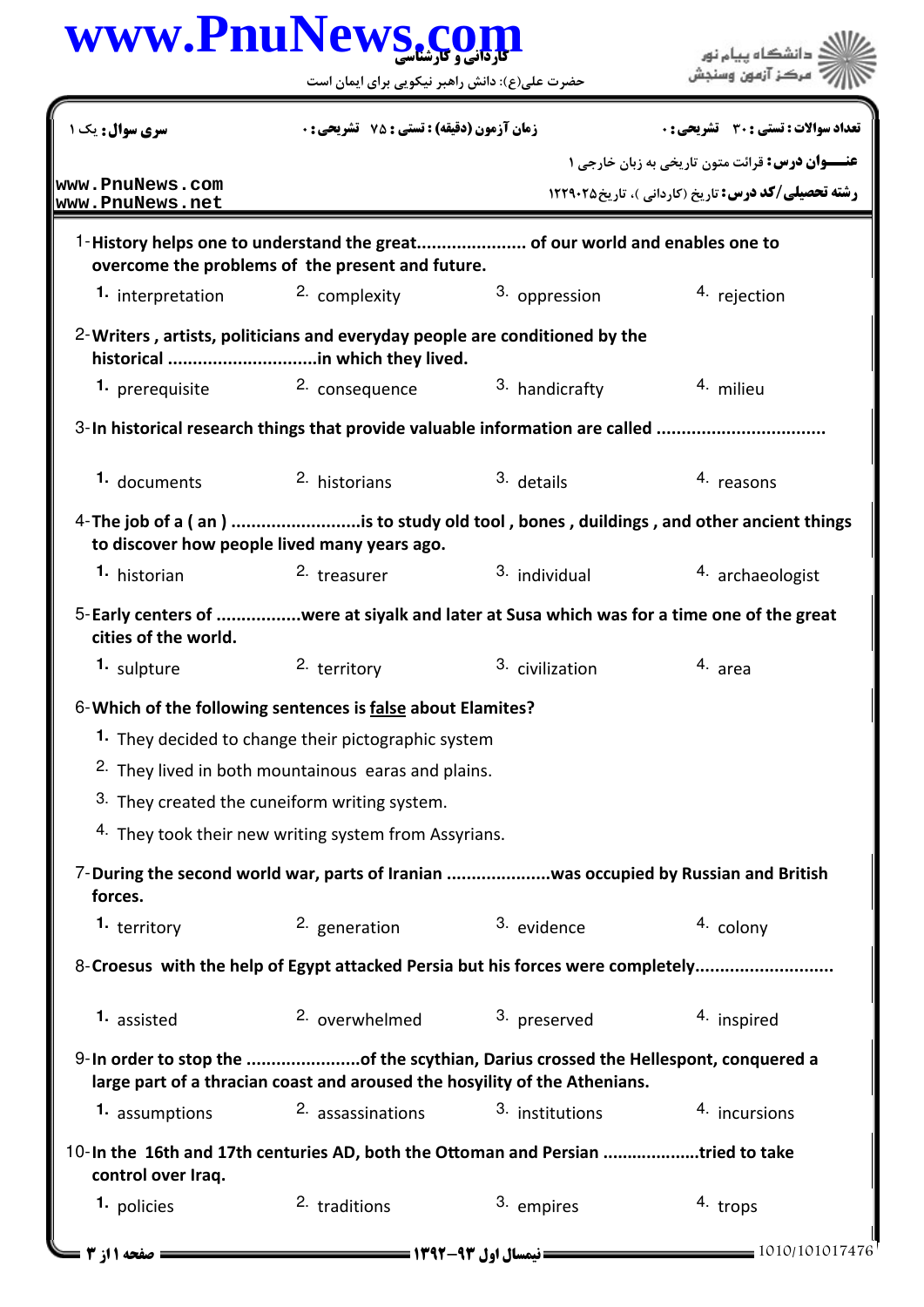|                                                    | حضرت علی(ع): دانش راهبر نیکویی برای ایمان است                                                                                                                     |                          | دانشگاه پیام نور<br>مركز آزمون وسنجش                                                                         |  |
|----------------------------------------------------|-------------------------------------------------------------------------------------------------------------------------------------------------------------------|--------------------------|--------------------------------------------------------------------------------------------------------------|--|
| <b>سری سوال:</b> یک ۱                              | <b>زمان آزمون (دقیقه) : تستی : 75 ٪ تشریحی : 0</b>                                                                                                                |                          | تعداد سوالات : تستي : 30 - تشريحي : 0                                                                        |  |
| www.PnuNews.com<br>www.PnuNews.net                 |                                                                                                                                                                   |                          | عنـــوان درس: قرائت متون تاریخی به زبان خارجی ۱<br><b>رشته تحصیلی/کد درس:</b> تاریخ (کاردانی)، تاریخ ۱۲۲۹۰۲۵ |  |
|                                                    | 11-The Kassites were with no interest in the cultural achievements of their predecessors.                                                                         |                          |                                                                                                              |  |
| 1. concessions                                     | 2. Babylonians                                                                                                                                                    | 3. empires               | <sup>4</sup> barbarians                                                                                      |  |
|                                                    | 12-Mesopotamian political history ended when Cyrus the Chaldean Empire.                                                                                           |                          |                                                                                                              |  |
| 1. tolerated                                       | 2. overthrew                                                                                                                                                      | 3. survived              | 4. settled                                                                                                   |  |
|                                                    | 13-Russion's strong resistance and the blockade by the British navy led to Napoleon's                                                                             |                          |                                                                                                              |  |
| 1. victory                                         | $2.$ rise                                                                                                                                                         | 3. contribution          | 4. downfall                                                                                                  |  |
|                                                    | 14-One of the Roman greatest to civilization was their comprehensive system of law.                                                                               |                          |                                                                                                              |  |
| 1. contributions                                   | <sup>2.</sup> authorities                                                                                                                                         | 3. generations           | 4. conquests                                                                                                 |  |
| means                                              | 15- The city of Rome was built while Hellenic civilization was flouishing. " Flourishing"                                                                         |                          |                                                                                                              |  |
| حمله کړد <sub>ن</sub> <b>1</b> ۰                   | غرق شد <sub>ن،</sub> 2.                                                                                                                                           | شكوفا شد <sub>ن</sub> 3. | نابود شدن 4.                                                                                                 |  |
|                                                    | 16-At the end of the 6th century B.C., Romans conquered the neighboring tribes and the prosperous<br>Greek colonies on the Italian Peninsula. " Prosperous" means |                          |                                                                                                              |  |
| خاص <b>1.</b>                                      | اوليه 2.                                                                                                                                                          | پررونق .3                | مفصل 4.                                                                                                      |  |
| fire.                                              | 17- It was because of of the fireman that he lost his life after he saved the child from                                                                          |                          |                                                                                                              |  |
| 1. source                                          | 2. contrast                                                                                                                                                       | 3. sacrifice             | 4. health                                                                                                    |  |
|                                                    |                                                                                                                                                                   |                          |                                                                                                              |  |
| Mecca.                                             | 18-Mahammad ibn Abdallah, the prophet of Islam, was born in approximately 570 AD in the city of                                                                   |                          |                                                                                                              |  |
| " Approximately"means<br>1. completely             | 2. unanimously                                                                                                                                                    | 3. particularly          | 4. nearly                                                                                                    |  |
|                                                    | 19-Thecomposition of Canada's present population is the result of migration by various                                                                            |                          |                                                                                                              |  |
| European natural groups in the past.<br>1. pilgrim | 2. internal                                                                                                                                                       | 3. ethnic                | 4. reduced                                                                                                   |  |
|                                                    | 20-In recent years, many educated people from Asia have to Canada.                                                                                                |                          |                                                                                                              |  |